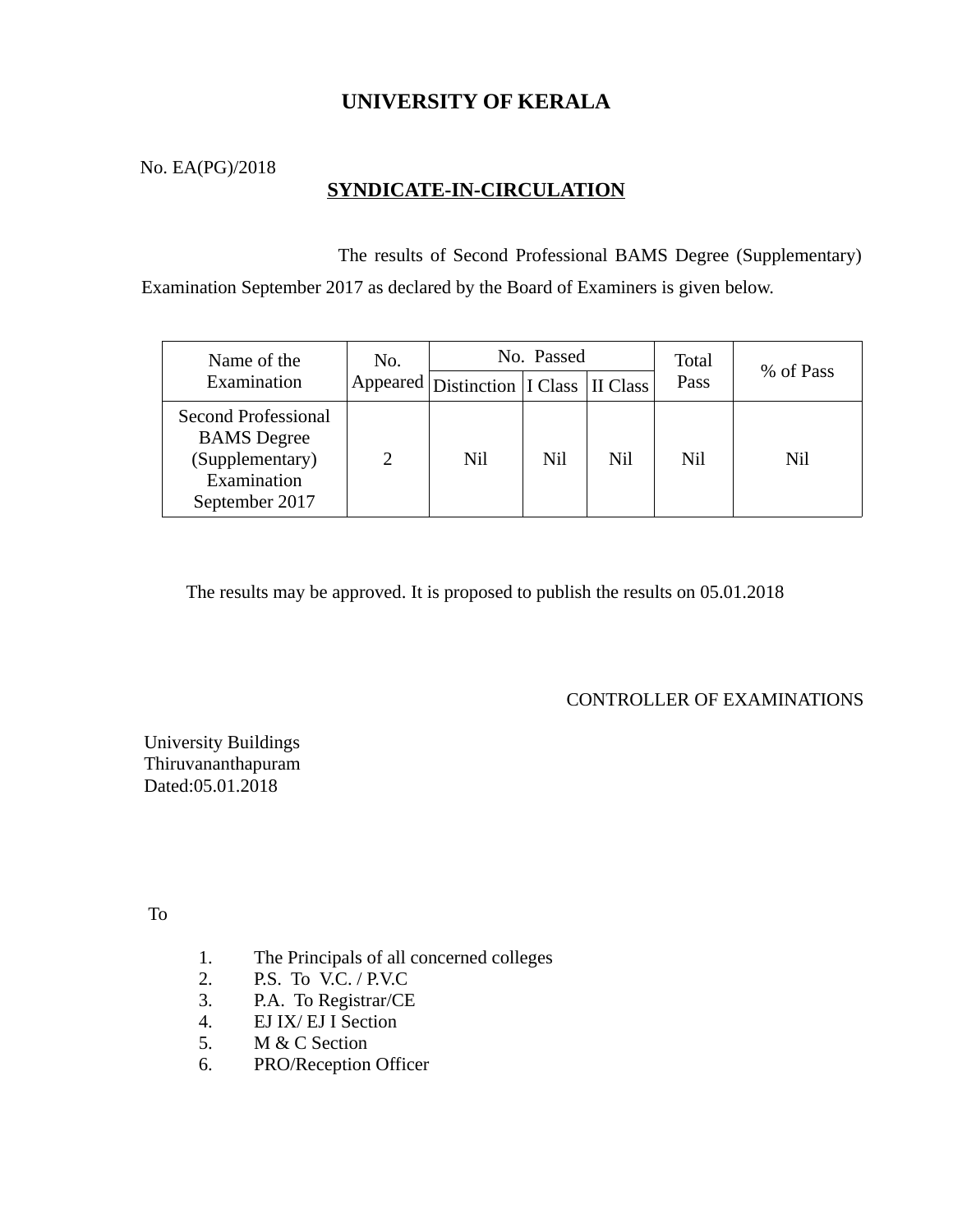EA (PG)/2018

## **UNIVERSITY OF KERALA**

#### **NOTIFICATION**

 The following is the provisional list of candidates at the Second Professional BAMS Degree (Supplementary) Examination September 2017. Application for scrutiny and revaluation should reach this office on or before 20.01.2018.

#### **CENTRE: MANNAM AYURVEDA CO-OPERATIVE MEDICAL COLLEGE, PANDALAM**

**First Class: Nil**

**Second class:Nil**

**Passed in Subjects Only:** 

| <b>Reg</b><br>INO. | Subjects |  |  |
|--------------------|----------|--|--|
|                    |          |  |  |

#### **CENTRE: SREE NARAYANA INSTITUTE OF AYURVEDA STUDIES AND RESEARCH, PUTHUR, KOLLAM**

**First class:Nil Second class:Nil Passed in Subjects Only:Nil**

## **CENTRE: GOVT. AYURVEDA COLLEGE, THIRUVANANTHAPURAM**

**First class: Nil Second class: Nil Passed in Subjects Only: Nil**